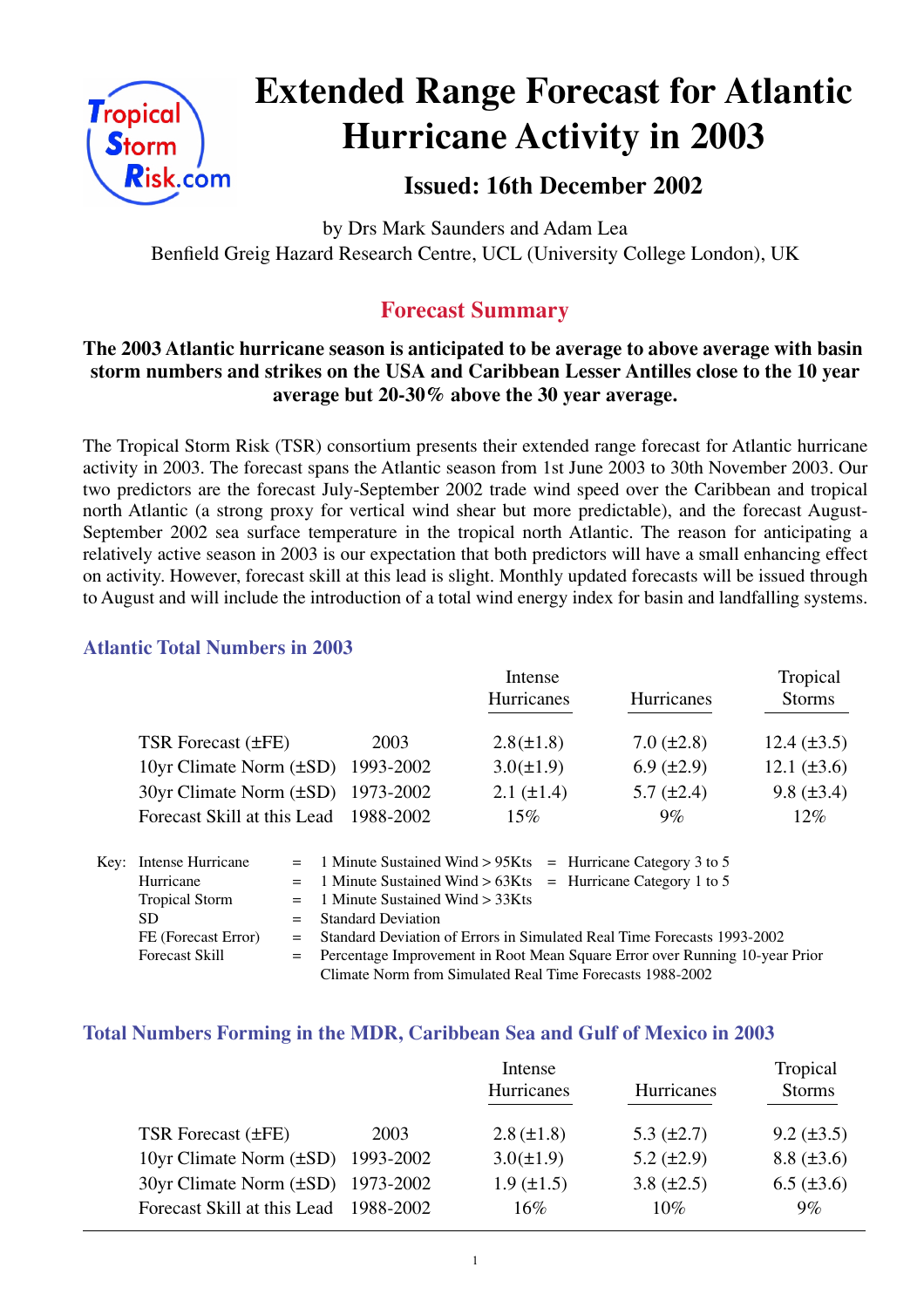The Atlantic hurricane Main Development Region (MDR) is the region 10°N - 20°N, 20°W - 60°W between the Cape Verde Islands and the Caribbean. A storm is defined as having formed within this region if it reaches at least tropical depression status while in the area.

#### **USA Landfalling Numbers in 2003**

|                             |           | <b>Hurricanes</b> | Tropical<br><b>Storms</b> |  |
|-----------------------------|-----------|-------------------|---------------------------|--|
| TSR Forecast (±FE)          | 2003      | $1.7 (\pm 1.1)$   | $3.6 (\pm 1.9)$           |  |
| Average $(\pm SD)$          | 1993-2002 | $1.2 (\pm 1.2)$   | 3.8 $(\pm 2.1)$           |  |
| Average $(\pm SD)$          | 1973-2002 | $1.2 (\pm 1.3)$   | $2.8 (\pm 2.0)$           |  |
| Forecast Skill at this Lead | 1988-2002 | $1\%$             | $9\%$                     |  |

Key: Landfall Strike Category = Maximum 1 Minute Sustained Wind of Storm Coming Within 30km of Land USA Mainland  $=$  Brownsville (Texas) to Maine

USA landfalling intense hurricanes are not forecast since we have no skill at any lead.

#### **Caribbean Lesser Antilles Landfalling Numbers in 2003**

|                                        |      | Intense<br><b>Hurricanes</b> | Hurricanes        | Tropical<br><b>Storms</b> |
|----------------------------------------|------|------------------------------|-------------------|---------------------------|
| <b>TSR Forecast (±FE)</b>              | 2003 | $0.4~(\pm 0.4)$              | $0.7 (\pm 0.7)$   | $1.7 \ (\pm 0.8)$         |
| 10yr Climate Norm $(\pm SD)$ 1993-2002 |      | $0.3 \ (\pm 0.5)$            | $0.7 (\pm 0.8)$   | $1.6 \ (\pm 0.8)$         |
| 30yr Climate Norm (±SD) 1973-2002      |      | $0.2 (\pm 0.4)$              | $0.4 \ (\pm 0.6)$ | $1.1 (\pm 1.0)$           |
| Forecast Skill at this Lead 1988-2002  |      | $2\%$                        | $9\%$             | $5\%$                     |
|                                        |      |                              |                   |                           |

Key: Landfall Strike Category = Maximum 1 Minute Sustained Wind of Storm Coming Within 30km of Land Lesser Antilles  $=$  Island Arc from Anguilla to Trinidad Inclusive

#### **Key Predictors for 2003**

The key factors behind our forecast for an average to above-average hurricane season in 2003 are the anticipated enhancing effects of July-September forecast 925mb U(east/west)-winds over the Caribbean Sea and tropical north Atlantic region (7.5°N - 17.5°N, 30°W - 100°W), and of August-September forecast sea surface temperature for the Atlantic MDR (10°N - 20°N, 20°W - 60°W). The current forecast anomalies (1973-2002 climatology) for these predictors are  $0.45\pm0.80$  ms<sup>-1</sup> and  $0.17\pm0.25$  °C respectively. The corresponding forecast skills for these predictors at this lead are 16% and 11%.

#### **Forecasts and New Developments for 2003**

For the 2003 Atlantic hurricane season, TSR will be: (1) Issuing monthly updated forecasts through to early August for each basin and landfalling strength category listed above. The figures on the skill pages of *http://tropicalstormrisk.com* show the TSR forecast skill and uncertainty as a function of lead month; (2) Issuing forecasts of a new 'Total Wind Energy' index for Atlantic basin and US landfalling tropical storms/hurricanes/intense hurricanes. This index will reflect a combination of intensity and duration of all storms each season and may be linked more closely to total losses than the individual number of tropical storm, hurricane or even intense hurricane landfalls; (3) Providing real-time forecasts through the TSR Storm Tracker of system tracks, uncertainties, intensities and wind speed contours.